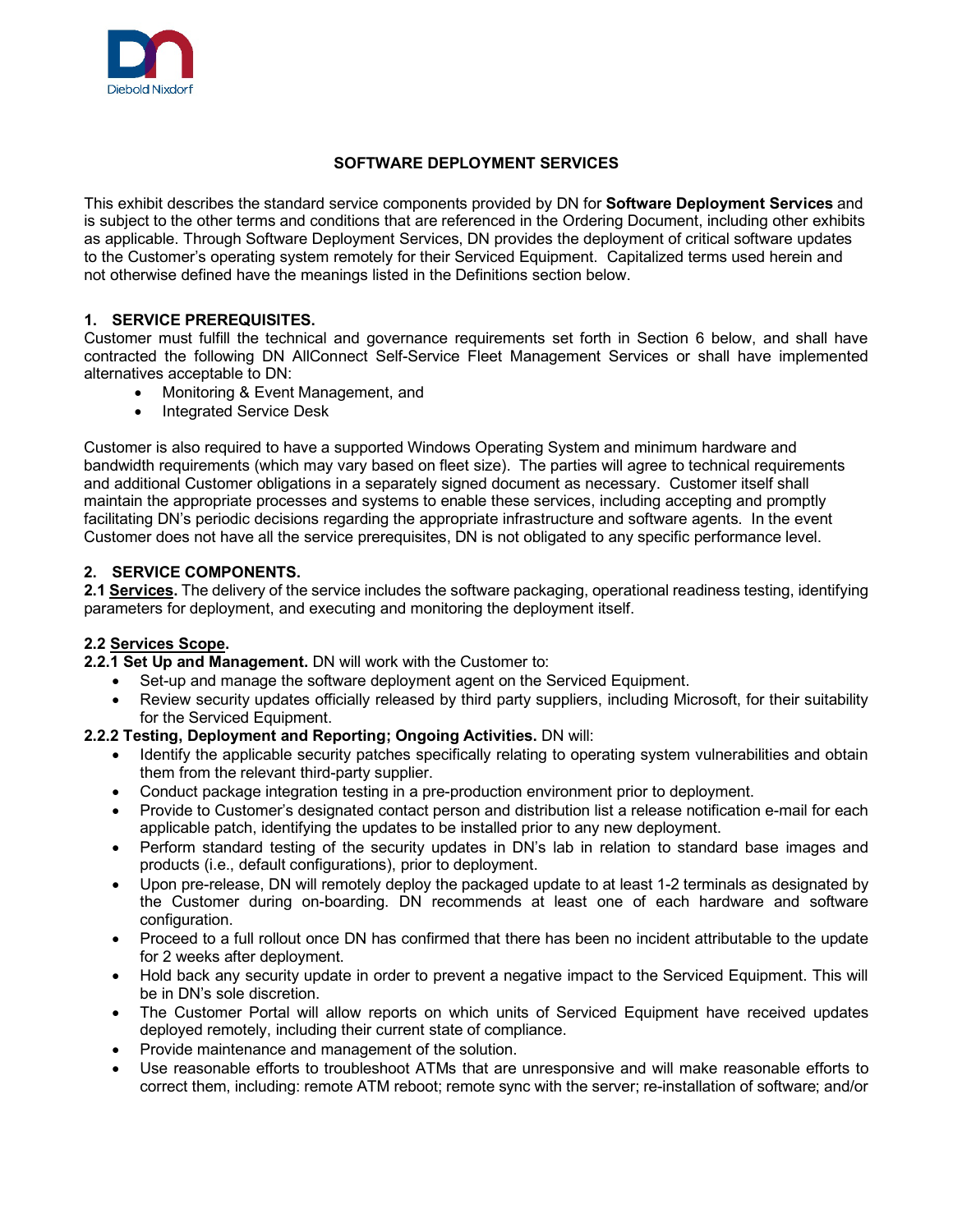dispatch to DN's Second Line Maintenance Services, if the Customer has also contracted for such services. If all reasonable troubleshooting activities have been exhausted, DN will inform the Customer of the issue.

# **3. OUT OF SCOPE.**

Any requests for items not listed in scope, or deviations from DN's standard offer, will require a Change Request document or separate agreement and Customer signature. Updates included in DN's Application Management services are not covered under this exhibit. Any support for equipment issues related to update testing in Customer's own lab, or other non-standard services, are out of scope. Additional charges may apply and will be documented on a Change Request form.

# **4. TRANSITION / SERVICE PLAN.**

**4.1 Service Plan**. DN and the Customer will work together to develop a plan that outlines the deployment of the services, including in accordance with DN's telecommunications requirements for this service.

**4.2 Transition Plan.** DN and Customer will agree on the necessary steps in order to bring the Software Deployment Services into operation. The following activities will be a part of such a transition plan:

**4.2.1** If Customer has promptly replied in writing to DN's release notification e-mail requesting that deployment be placed on hold, DN will exclude the Serviced Equipment from that month's deployment schedule. In the following month, at the Customer's discretion, the Customer may again request, in writing and in a timely manner, that the deployment be placed on hold. If no notice is given, or not given in a timely manner, all previous months' deferred updates plus the new updates will be deployed according to the updating schedule. At the third consecutive request for deployment to be placed on hold, DN will contact the Customer to discuss the situation, as the absence of updating could leave the Serviced Equipment at risk. The Customer accepts all responsibility for damages arising from its refusal or delay of deployment at any time.

# **5. SERVICE REPORTING AND KEY PERFORMANCE INDICATORS.**

Any applicable Service Levels or Key Performance Indicators are specified in the Ordering Document or will be otherwise provided upon request.

# **6. CUSTOMER SUPPORTING ACTIVITIES.** Customer will support the services by doing the following:

**6.1** Allow DN remote access to the Serviced Equipment via Remote Connection (i.e., two-way transmission of data). **6.2** Install, or allow DN to install, DN's software agent on Serviced Equipment, to interface with supported hardware, software and devices as described herein. In the event DN installs the software agent itself the Customer will provide DN with administrative rights to the Serviced Equipment as necessary.

**6.3** Provide DN with a point of contact for all routine communications, including a person's name, contact phone number and e-mail address. The Customer will ensure that the point of contact complies with the customer release notification process described above. Customer will also provide an appropriate distribution list and contact tree, with names, phone numbers and email addresses.

**6.4** Monitor the deployment of updates. While DN will make the best commercial efforts to monitor the deployment levels of updating, the Customer will monitor and oversee deployment success rates.

**6.5** Ensure that its network configuration supports updating (for example, MTU settings, content filtering, bandwidth, security scans causing ort blocking) and that Customer's software does not prohibit the function of DN's software deployment tool.

**6.6** Ensure that its host processor is able to recover automatically from a potential Serviced Equipment reboot. Successful installation of certain updates will require the Serviced Equipment to be rebooted.

**6.7** At its own discretion, Customer may itself perform lab testing of the patches but will do so within two weeks after the day that DN's has issued the corresponding release notification.

# **7. DEFINITIONS**.

"Change Request" means a change requested by either party to an Ordering Document or other agreement that is in effect, for products, software or services not otherwise covered in such agreement, the documentation and negotiation of which is accomplished through DN's standard change control process. A Change Request may be required if DN reasonably deems it necessary due to unforeseen circumstances, or if Customer has made a request that increases the scope of DN's agreed-upon services.